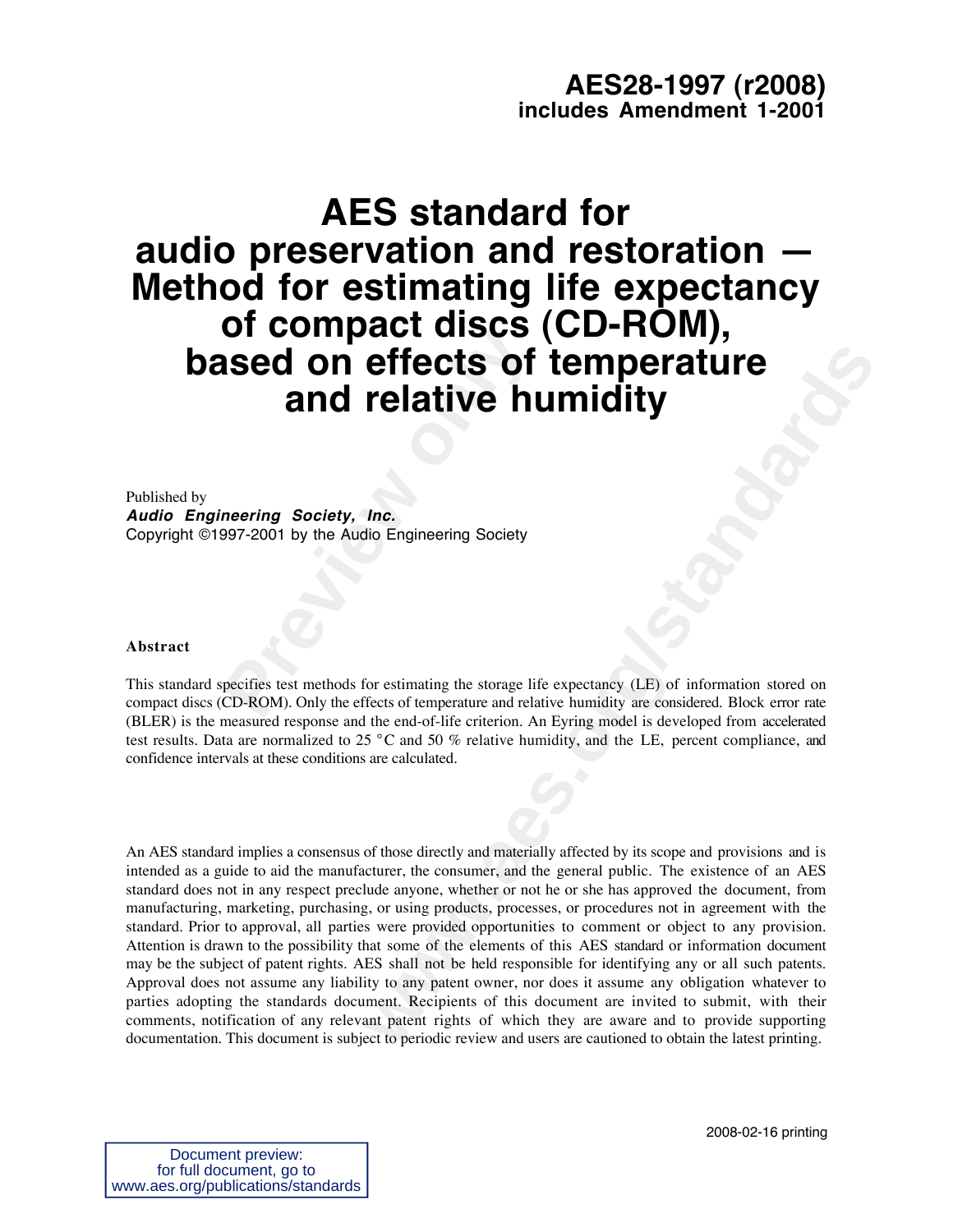# **Contents**

| Maria R |  |
|---------|--|
|         |  |
|         |  |
|         |  |
|         |  |
|         |  |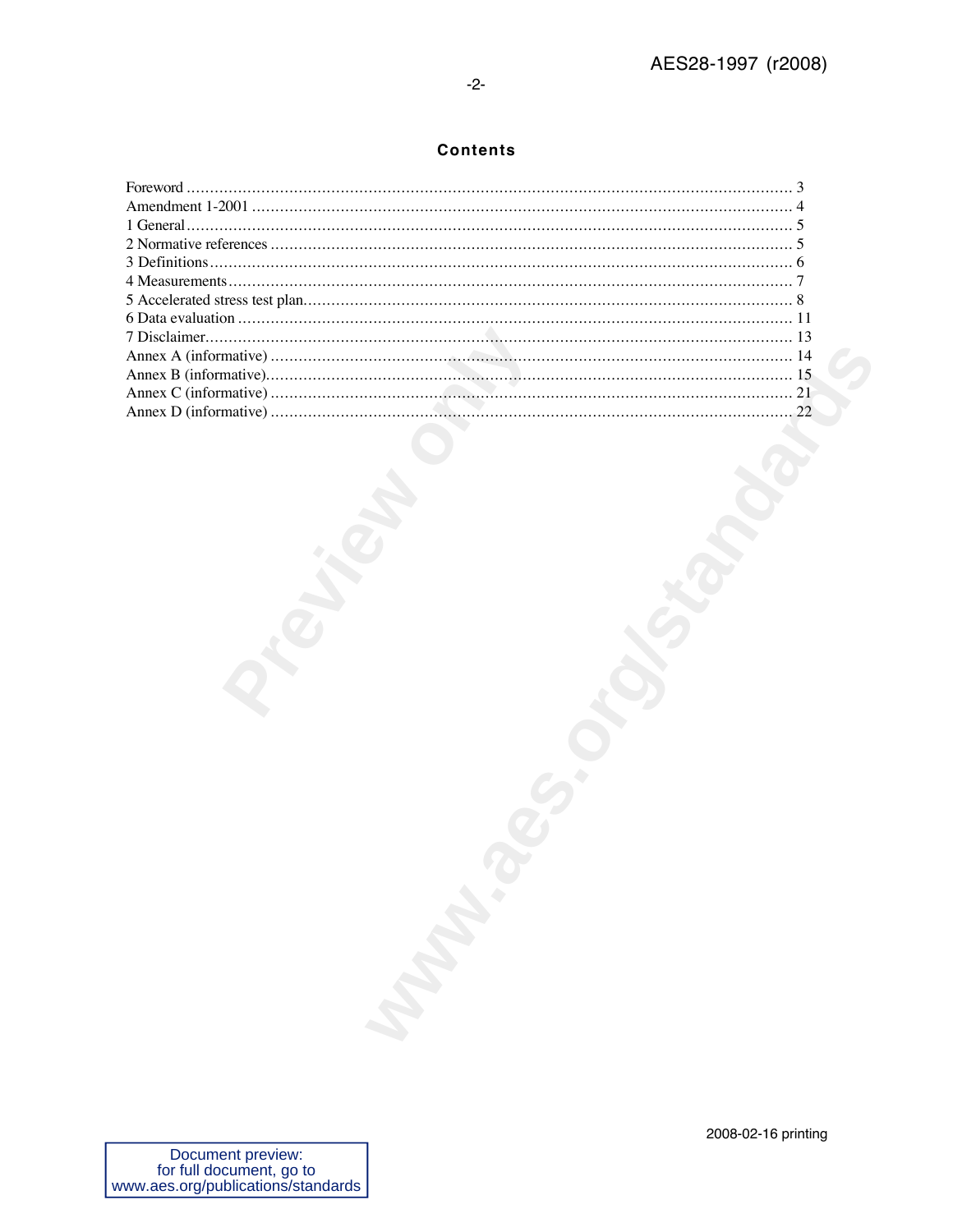# **Foreword**

[This foreword is not a part of *AES standard for audio preservation and restoration — Method for estimating life expectancy of compact discs (CD-ROM), based on effects of temperature and relative humidity,* AES28-1997.]

Free P. Johnson, Takashi Kirakawa, Fredrick Kolb<br>harles W. Mayn, Bill Murray, David Peelle, Fernan<br>(IT9-5 Secretary), Dietrich Schuller, Ted Sheldo<br>Chair Emeritus), Carl Talkington, Ron Uhlig, Jol<br>eiser, James Wheeler, Jim htmy, David Peelle, Fernando Podio, Daniel Queen (AFSSC Secretary).<br>British Schuller, Ted Sheldon. Michael Stemp. Susan Stiinson, William<br>Talkington, Ron Uhlig, John Van Bogart, Don Veri, Bob Waelbroeck,<br>Im Wong, and Joe W This standard was prepared by a joint technical commission of the Audio Engineering Society Standards Committee SC-03 Subcommittee on Audio Preservation and Restoration and the American National Standards Committee Subcommittee IT9-5 on Stability of Electronic Imaging Materials. At the time of completion of this draft, the commission had the following members: Peter Z. Adelstein (IT9-5 Chair), George Boston, Jim Burke, Alan Calmes, Tom Cavanagh, Delos A. Eilers, Jean-Marc Fontaine, Gerald Gibson (SC-03 Chair), John Gignac, Stephen P. Johnson, Takashi Kirakawa, Fredrick Kolb, Jr., Fred Layn, John Mattarazzo, Daniel Matukewicz, Charles W. Mayn, Bill Murray, David Peelle, Fernando Podio, Daniel Queen (AESSC Secretary), A. Tulsi Ram (IT9-5 Secretary), Dietrich Schuller, Ted Sheldon, Michael Stamp, Susan Stinson, William Storm (SC-03 Chair Emeritus), Carl Talkington, Ron Uhlig, John Van Bogart, Don Veri, Bob Waelbroeck, Johanna Wellheiser, James Wheeler, Jim Wong, and Joe Wrobel. The commission was co-chaired by Storm and Adelstein.

Gerald Gibson, Chair, AESSC SC-03 Subcommittee on Audio Preservation and Restoration 1995-09-20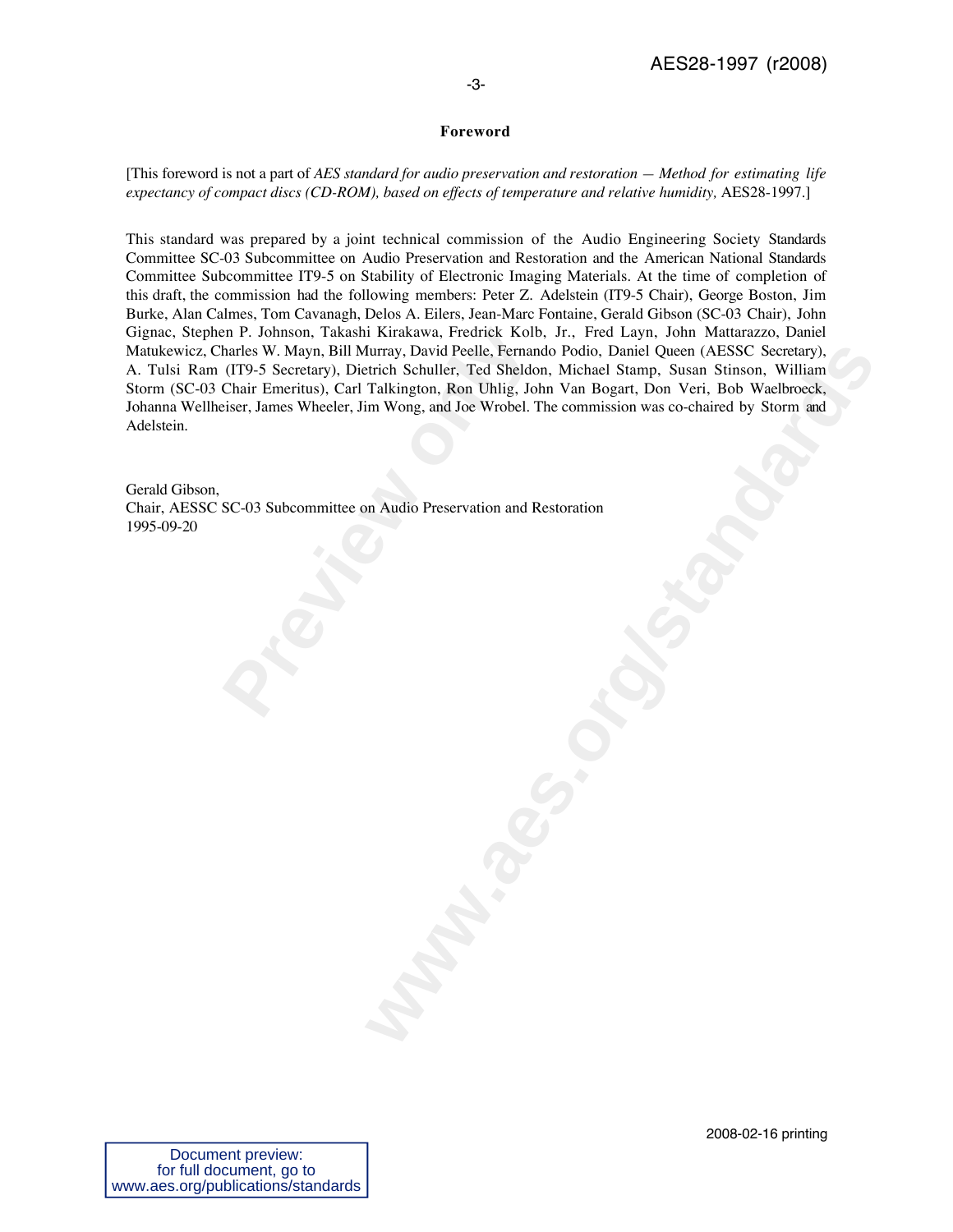This printing of AES28-1997 incorporates Amendment 1-2001 as shown in the following text. It has been repaginated accordingly but has not been updated to current AES style. All clause, table, and figure numbering has been retained.

# **Amendment 1-2001**

[Amend AES28-1997, AES standard for audio preservation and restoration — Method for estimating life expectancy of compact discs (CD-ROM), based on effects of temperature and relative humidity by removing the minus signs in the exponent in the two equations in 6.1, and removing the equation from B.5.]